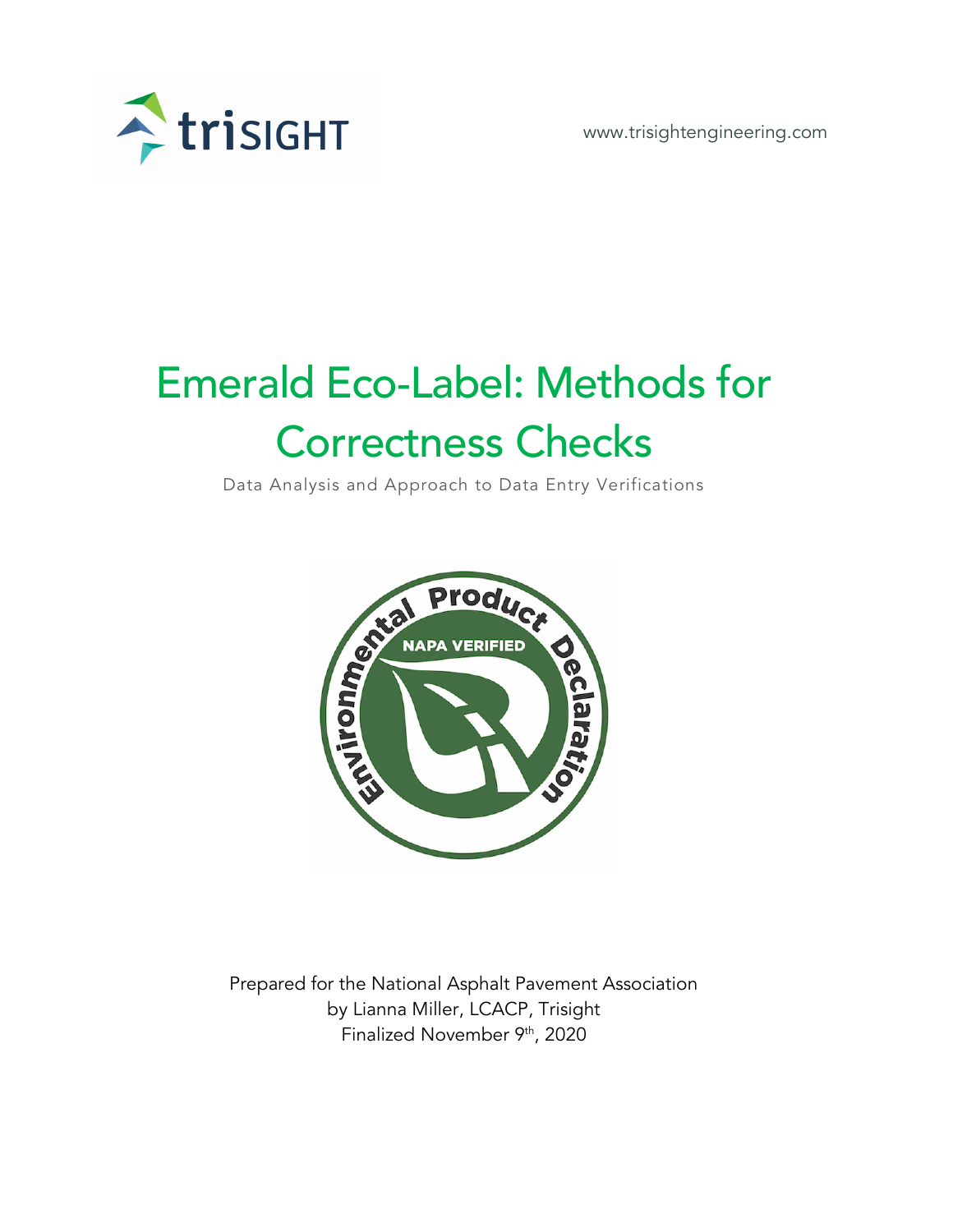

# Executive Summary

In order to reduce operator error during plant-specific data entry into the Emerald Eco-Label Tool, correctness checks were instituted by Trisight at NAPA's request. Realistic limits for energy and electricity use per short ton were determined by analyzing the LCA performed by Dr. Mukherjee. Plants with energy usages below 96,700 or above 476,000 BTU / short ton or electricity use outside 0.04 - 8.25 kWh / short ton are now flagged for error checking by the user. The user may also confirm that the data entry is correct and that their plant operates outside of the normal bounds for energy usage. This flags the plant for further review by site administrators.

# Introduction

The National Asphalt Pavement Association (NAPA) has asked Trisight, LLC, to update the Emerald Eco-Label Tool with additional data correctness checks, to maintain the high quality of data in the outputs of the tool. Trisight performed the following tasks:

- 1. Determine an appropriate benchmark for data checks using the LCA performed by Dr. Mukherjee in 2016.
- 2. Add to the Emerald Eco-Label tool a background data check to compare data entered into the tool against the benchmarks.
- 3. Update the user work flow to include notices to the users when their data are outside of the expected parameters.

# Background

In April of 2017, the Emerald Eco-Label site went live in a soft rollout. Manufacturers have slowly but steadily been creating EPDs, with usage ramping up, and an additional impetus coming from CalTrans piloting the requirement for EPDs in pavement procurement.

The tool was created with a number of basic data entry verifications (i.e. total tonnage from a plant  $\neq 0$ ), as well as several more advanced checks, like the mass balance checker for mix design. But as more manufacturers utilize the tool, there is a need for a more advanced check to eliminate much of the hands-on data verification. This is being accomplished by verifying that the total energy and electricity use per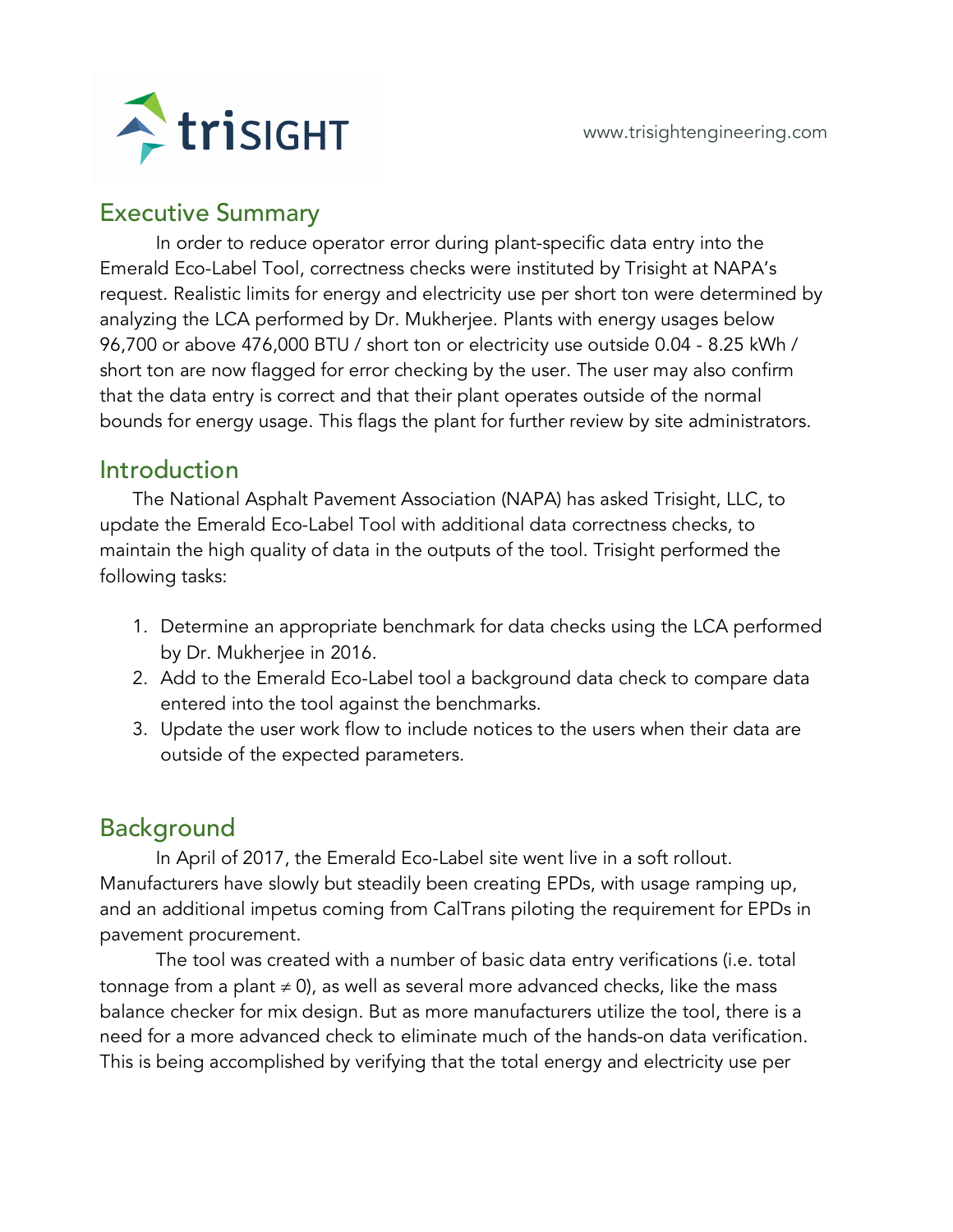



short ton of asphalt is within an appropriate range of the energy use per ton identified during the original life cycle assessment (LCA) underlying the tool.

# **Methods**

## Analysis of the LCA Data for Energy Use

The Emerald Eco-Label engine (or the EPD Tool for short) is based on the LCA performed by Dr. Amlan Mukherjee titled "Life Cycle Assessment of Asphalt Mixtures in Support of an Environmental Product Declaration" and released in June of 2016. Data were gathered and analyzed from 50 plants that acted as a representative set for the North American asphalt manufacturing industry. These data were obtained (with identifying meta-data removed) from Dr. Mukherjee and analyzed by Trisight to determine the population curve for BTU / short ton asphalt.

This was chosen as the main point of comparison because it reflects the fundamental operation of asphalt manufacturing, which follow the basic process of aggregate + binder + heat energy = asphalt. It also roughly follows a normal distribution, simplifying analysis.

## Determining LCA Data Distribution

A basic data cleaning was performed, and plants missing essential data were not included in the analysis. This left a total of 43 plants for analysis in the LCA Data set. All fuel sources were separated by their usage. The portion used in equipment like loaders and trucks and electrical generation were eliminated, leaving the portion used in burners and hot oil heaters. These fuel sources were multiplied by their energy density to determine the total BTU usage. The energy density factors used are given in Table 1.

| Fuel Type          | <b>Fuel Units</b> | <b>Conversion Factor</b> |  |
|--------------------|-------------------|--------------------------|--|
| <b>Natural Gas</b> | <b>MCF</b>        | 1019890 BTU/MCF          |  |
| Liquid Propane     | Gal               | 87006 BTU/Gal            |  |
| <b>Diesel</b>      | Gal               | 130490 BTU/Gal           |  |
| Recycled Fuel Oil  | Gal               | 130490 BTU/Gal           |  |

#### *Table 1: Energy Density Factors*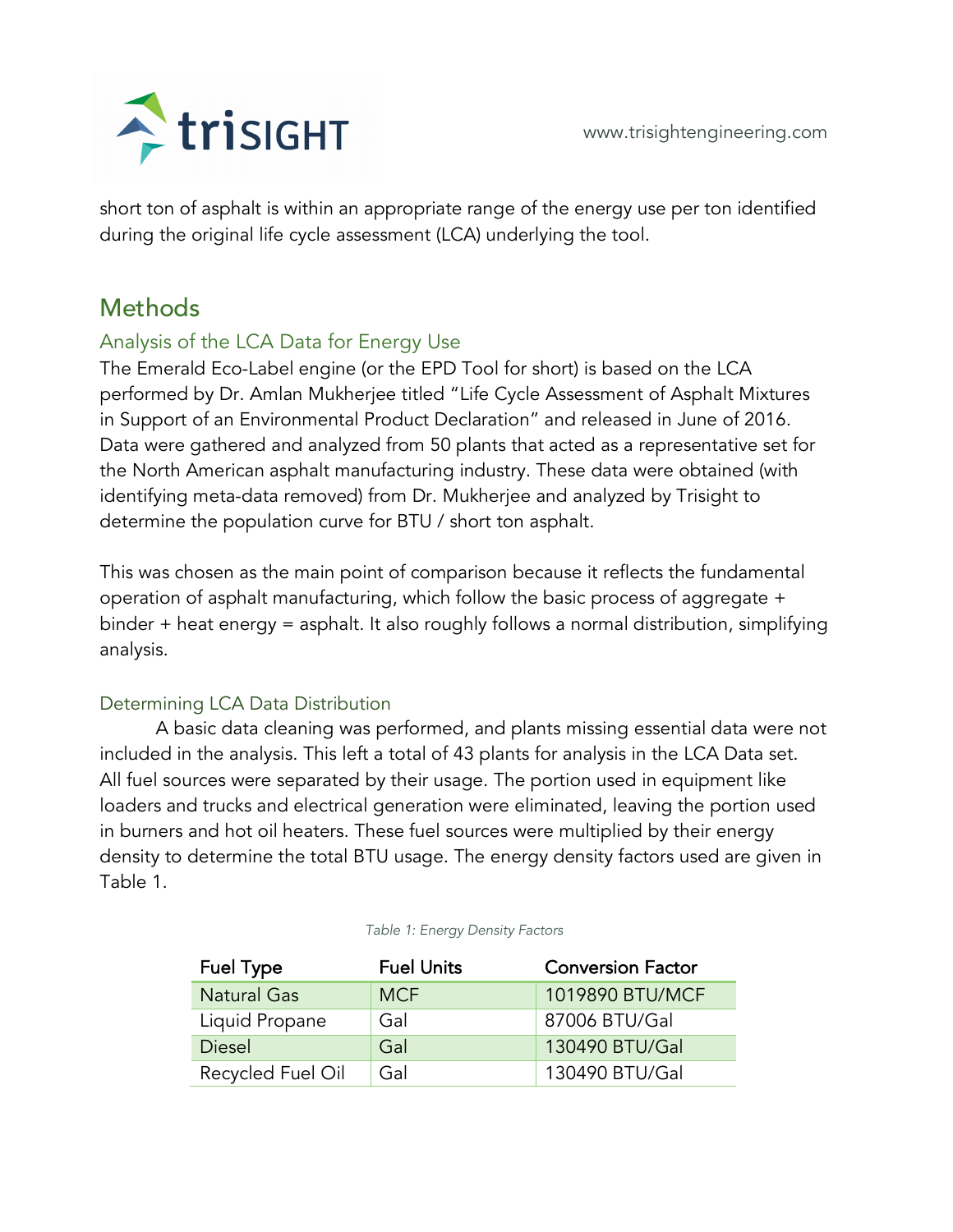

The total BTU usage was then divided by total tonnage, and the outputs tested for normality. First a visual inspection via histogram was performed, shown in Figure 1.



*Figure 1: Distribution of Energy Usage from LCA*

A slight skewness to the right was observed so a Chi-square test was performed using the typical testing parameters of  $\alpha$  = 0.5 and H<sub>0</sub> = the data are normally distributed. The  $X^2$  calculated was 15.48 which was less than  $X^2(\alpha = 0.5, n=12) = 21.03$  so the data were determined to follow a normal distribution. This significantly simplified the rest of the analysis.

#### Characterizing the LCA Data & Applying to EPD Tool Data

A simple mean and standard deviation analysis of the LCA data were performed and found to be

BTU / short ton =  $2.86*10^{5} \pm 6.32*10^{4}$ 

Or written another way, this is an average of 286,000 BTU / short ton with a standard deviation of 63,200 BTU / short ton. This results in a  $3\sigma$  range of 96,700 – 476,000 BTU / short ton. These numbers were then used to evaluate the plant data already entered by users into the EPD tool using a basic Z-test, where X is the observed value,  $\chi$  is the sample mean, and  $\sigma$  is the standard deviation, such that

 $Z = ABS(X - \chi)/\sigma$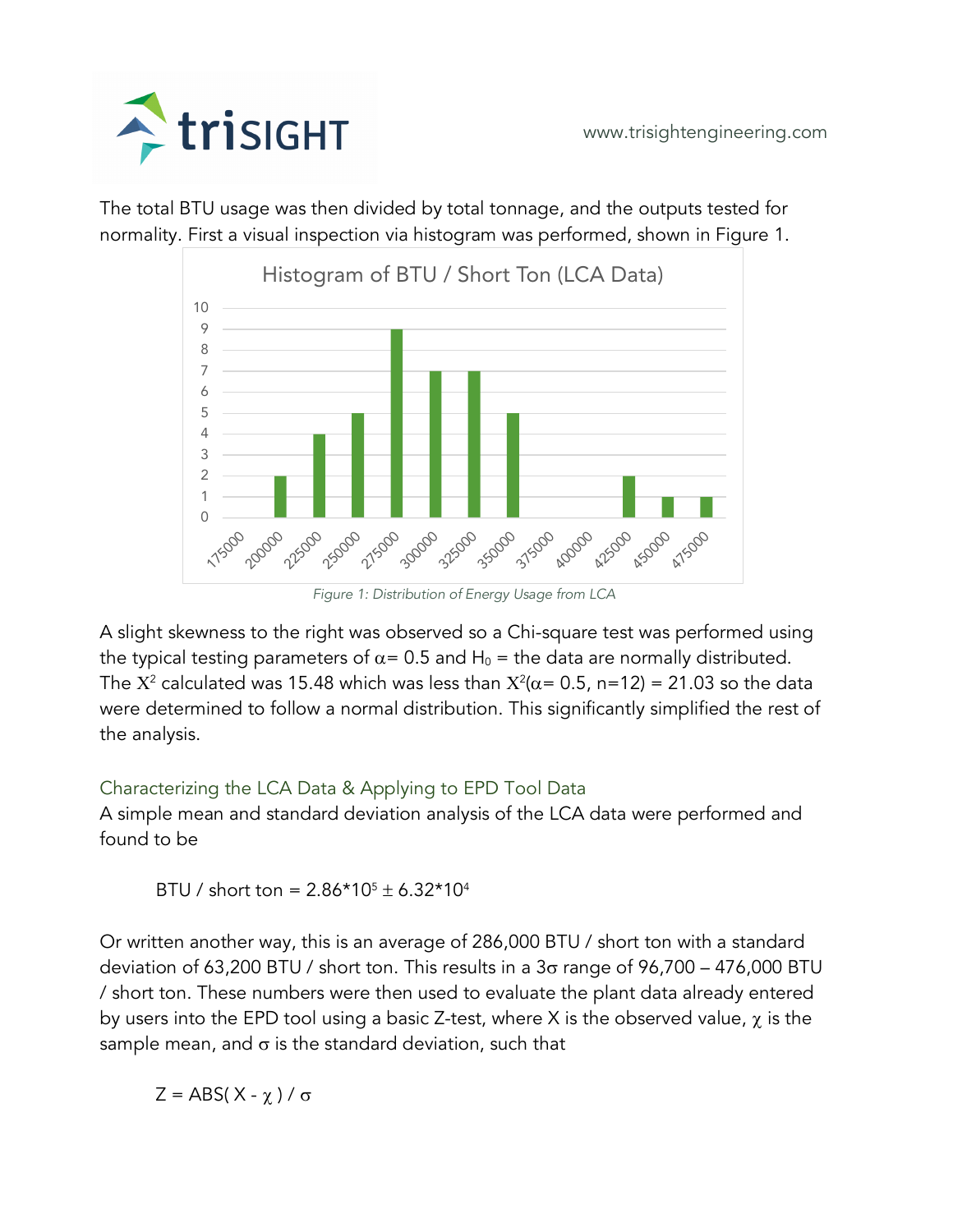

 $Z = ABS(X - 2.86*10<sup>5</sup>) / 6.32*10<sup>4</sup>$ 

So a Z value of 1.0 indicates that the data point is one standard variation (or 1.0 $\sigma$ ) away from the mean. Data where  $Z > 3$  were flagged. Of forty-five plant data points, three were more than three standard deviations from the mean, with values of  $35,400$  ( $Z =$ 4.0), 41,300 ( $Z = 3.9$ ) and 495,000 ( $Z = 3.3$ ) BTU / short ton.

## Characterizing the EPD Tool Data

To see how the EPD Tool population differed from the LCA data, the same process of determining the population distribution was used on the EPD Tool data as had been used on the LCA data. The histogram of total BTU / short ton is shown in Figure 2.



*Figure 2: Distribution of Energy Usage from EPD Tool*

A visual inspection of the histogram revealed a normal distribution. The mean and standard deviation of the EPD Tool Data were found to be

BTU / short ton =  $2.90*10<sup>5</sup> \pm 7.39*10<sup>4</sup>$ 

Or in plain text, this is an average of 290,000 BTU / short ton with a standard deviation of 73,900 BTU / short ton. This mean is nearly identical to that of the LCA data ( $\chi$  = 286,000 BTU / short ton), but the EPD Tool population has a larger variance than the LCA data ( $\sigma$  = 63,200 BTU / short ton).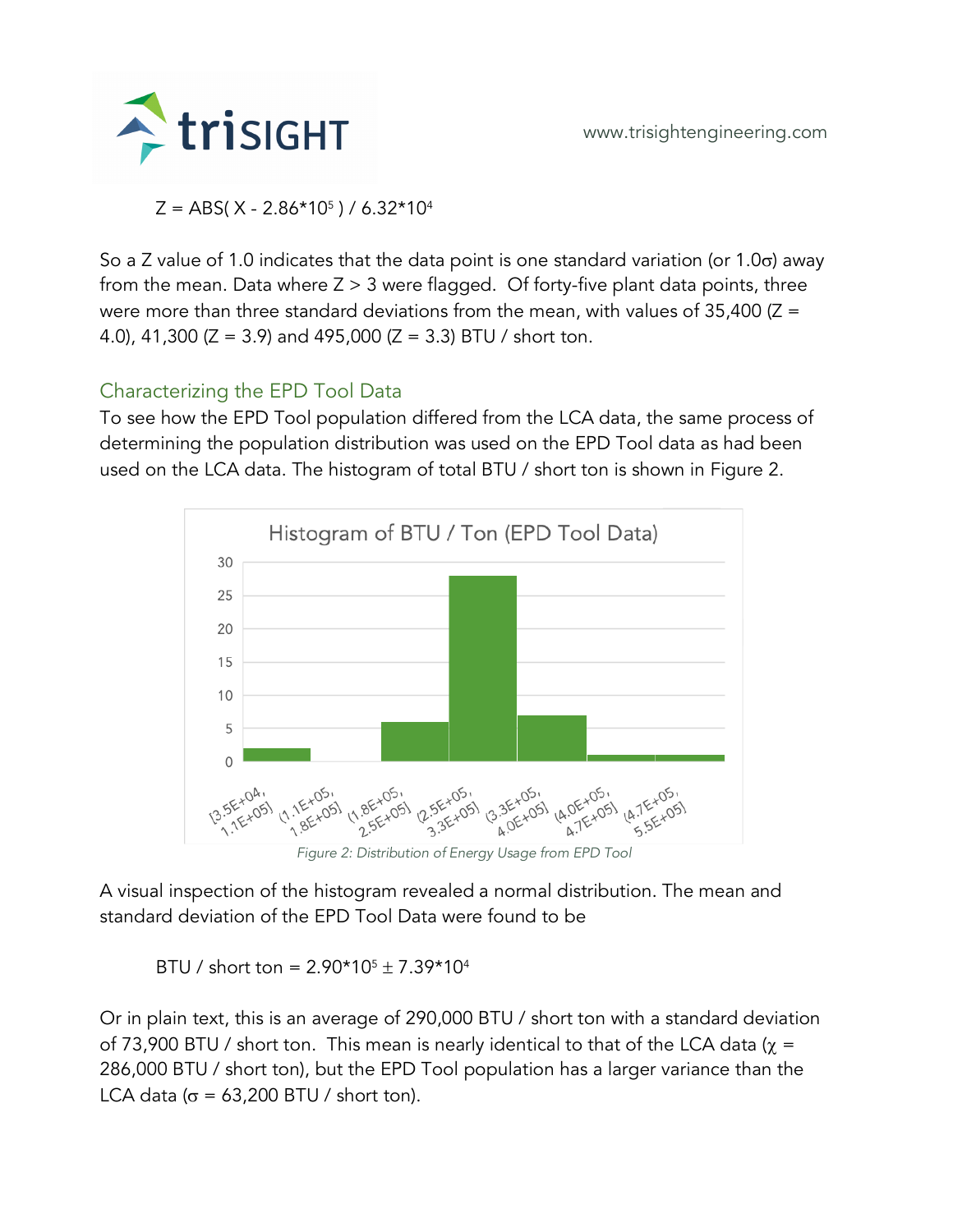

This distribution was used to evaluate the EPD Tool data, using a Z-test where

 $Z = ABS(X - 2.90*10<sup>5</sup>)/7.39*10<sup>4</sup>$ 

Again, data where  $Z > 3$  were flagged. Of forty-five plant data points, two were more than three standard deviations from the mean, with values of  $35,400$  ( $Z = 3.4$ ) and 41,300 ( $Z = 3.4$ ) BTU / short ton. These were two of the three plants identified as outliers using the LCA data. Only the plant with an energy usage of 495,000  $(Z = 2.8)$ BTU / short ton was not flagged using both the LCA data-based evaluation and the EPD Tool data-based evaluation.

To visualize this difference between the EPD Tool and LCA data sets, Figure 3 presents the EPD Tool data (in green) with the LCA data upper (blue) and lower bounds (red), and Figure 4 gives the same EPD Tool data (green) but with the EPD Tool upper (blue) and lower bounds (red). Notice the looser bounds in Figure 4 no longer catch the plant data point in the upper right of the scatter plot.



*Figure 3: Scatter Plot of Energy Usage vs Annual Production from EPD Data with LCA-based limits*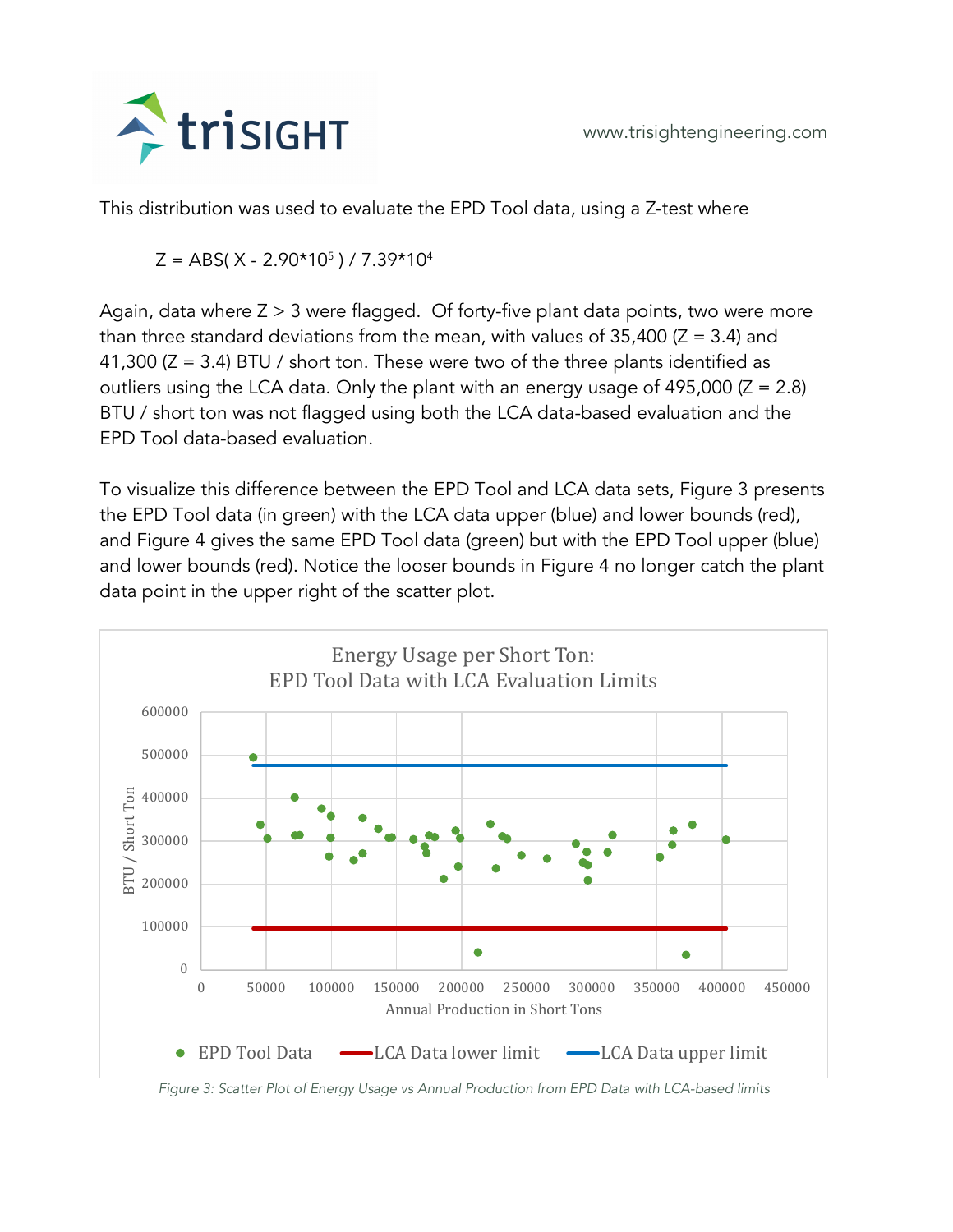



*Figure 4: Scatter Plot of Energy Usage vs Annual Production from EPD Data with EPD Tool-based limits*

The differences in the distributions may be due to the sub-set of users who are early adopters of the EPD Tool not being the same as the set of plants used to generate the LCA data. The LCA was designed to be a representative set of asphalt manufacturers at the time it was performed. Therefore, these data are being used to evaluate data entered into the EPD Tool. It may be interesting to see how the EPD Tool population characteristics change over time, but for now the LCA is the best characterization of the industry.

## Developing Electricity Bounds From LCA Data

In Dr. Mukherjee's LCA, the mean energy usage per plant and 95% confidence interval is found to be  $3.32 \pm 0.5$  kWh / short ton, from a sample size of 32 plants. To simplify the finding appropriate bounds for electricity usage, standard deviation was calculated using the following transformation:

 $\sigma = \sqrt{(n-1)}$  \* (CI upper limit – CI lower limit) / t<sub>a,n-1</sub>  $\sigma = \sqrt{(31)} \times (3.82 - 2.82) / 1.64$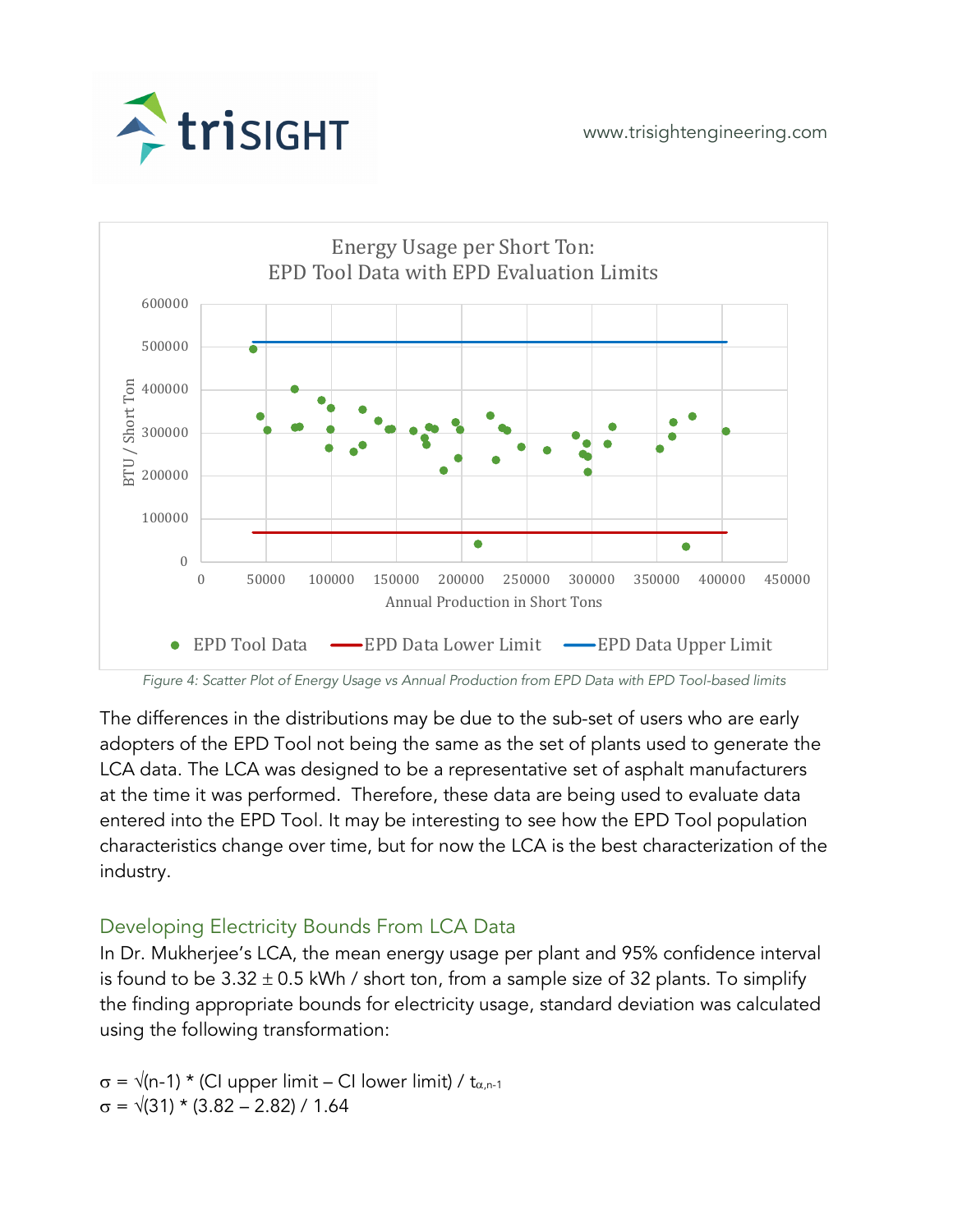

Where CI is the confidence interval, and  $t_{\alpha,n-1}$  is the t distribution value that corresponds to the sample size n and the significance value of  $\alpha$  (which is 0.05 in this case). This gives us a standard deviation of  $\sigma$  = 1.64 kWh / short ton and an expected electricity usage of kWh / short ton =  $3.32 \pm 1.64$ .

Using the same  $Z = 3$  test of viability as applied in the energy usage above (or in laymen's terms, a value within 3 standard deviations of the mean is acceptable) gives upper and lower limits of 8.35 and 0 kWh / short ton, respectively. Given the wide variance of the data, the decision was made to use a lower limit of 2 standard deviations, so that the limit would be non-zero (0.04 kWh / short ton).

An additional check was created to address the plants that have a grid electricity usage of zero, as detailed in the next section on implementation in the software. Finally, a check to more precisely correlate generator fuel use with electrical use was developed by Joseph Shacat. The transformation factor is 0.075 gal fuel / kWh electricity and its development is detailed in Appendix A.

# Correctness Check Implementation in the Software

## Energy Use

Using the energy density factors given in Table 1, a calculation of BTU / short ton was added to the Emerald Eco-Label tool. During the plant information entry step, this value is calculated and compared against the LCA data, and if Z >3 (if the value is below 96,700 or above 476,000 BTU / short ton), the following actions occur:

- 1. The user is told that their energy usage per short ton is outside of normal bounds and is prompted to check the fuel use numbers entered and units selected.
- 2. The user is given the opportunity to affirm that the data they entered are correct, and to proceed forward. If this occurs, the data are flagged for review by Trisight.

#### Electricity Use

During the plant information entry step, the electricity use per short ton is calculated, and if it is outside the bounds of 0.04 – 8.35 kWh / short ton, the same actions occur as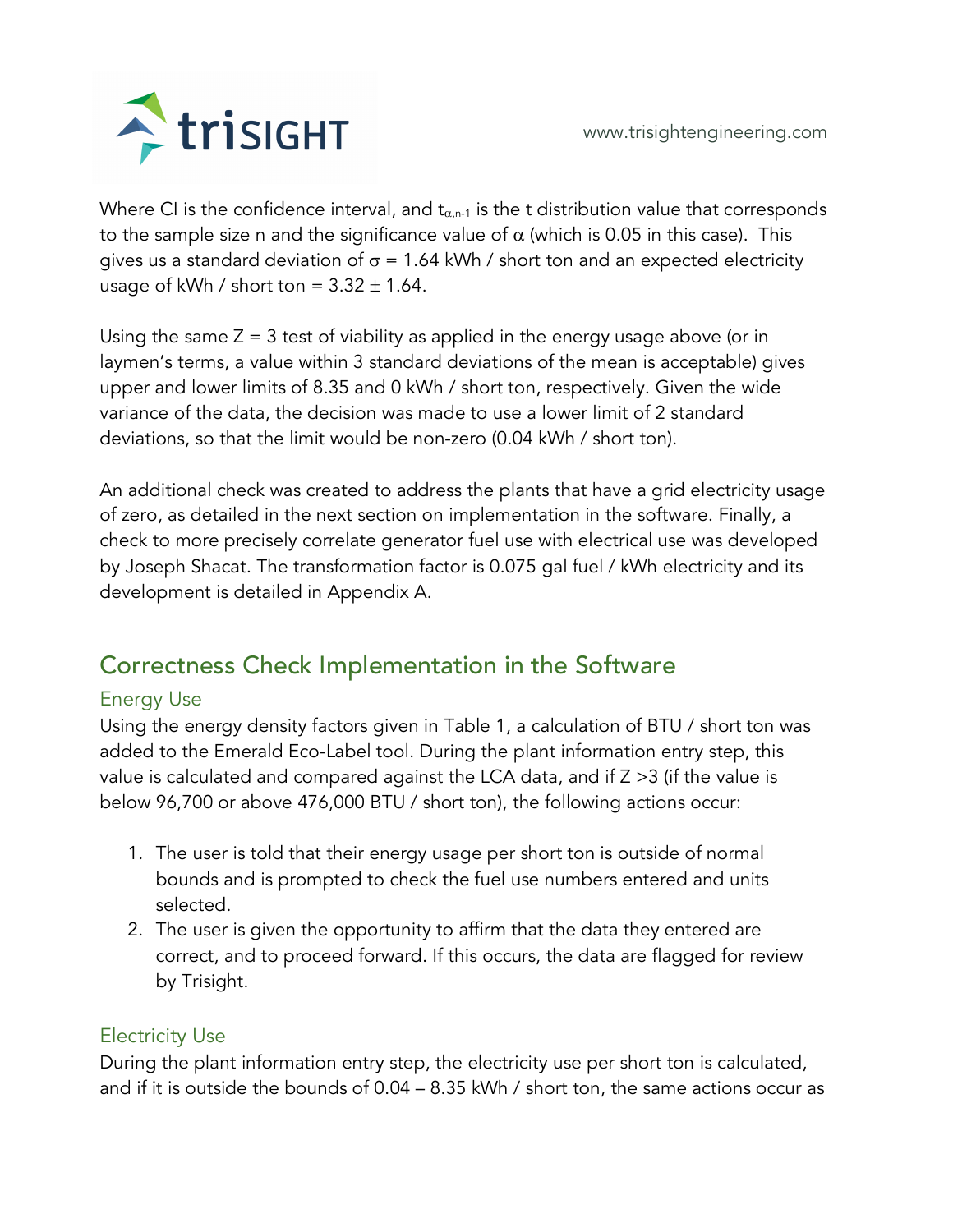

www.trisightengineering.com

above, except the user is prompted to check / affirm their electricity data, instead of their fuel numbers. If the electricity from the grid is exactly zero, the tool checks that there is a value entered in either the generator or onsite solar fields, and if not, prompts the user to check their data entry. An additional check to more precisely correlate generator fuel use with electrical use was developed by Joseph Shacat. It uses a factor of 0.075 gal / kWh to transform fuel used in the generator to electrical use which is then added to the total electrical per short ton in the tool prior to the electrical check. This method is detailed in Appendix A.

Both the electricity and energy use data are only available for viewing by site administrators.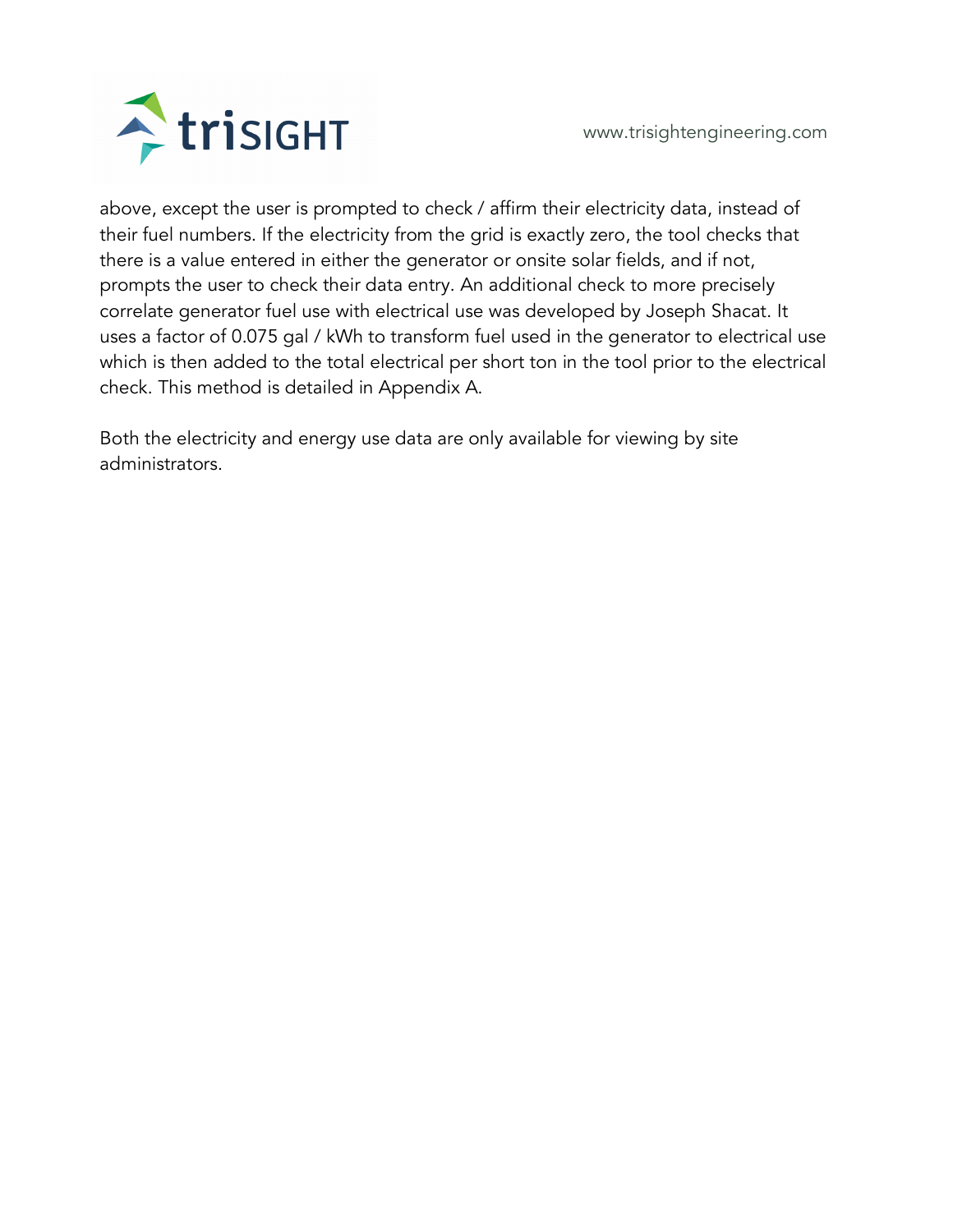

# Appendix A. Onsite Generator Fuel Consumption

Asphalt plants typically purchase electrical power from the grid, but sometimes utilize an onsite generator for portable plants, remote locations where grid power is not available, or to supply emergency power. To include generator fuel consumption in the Emerald Eco-Label correctness check protocol for electricity consumption, a conversion factor of 0.075 gallons of fuel per kWh, or 13.33 kWh per gallon of fuel, was selected as a reasonable estimate for converting generator fuel consumption to electricity consumption. A description of how this conversion factor was selected is provided below.

Generators are typically rated by their power generation capacity (kW). For instance, a 500 kW genset operating at full capacity will generate 500 kWh in one hour of operation. Generator fuel consumption is typically indicated in terms of gal/hr as a function of generator rating (kW) and load (e.g., 25%, 50%, etc.). Table A-1 provides typical fuel consumption values for three select generator sizes that span the range of required capacities for most portable or remote asphalt plants.

|             | <b>Generator Load</b>     |            |      |      |  |  |  |
|-------------|---------------------------|------------|------|------|--|--|--|
| Generator   | 25%                       | 75%<br>50% |      | 100% |  |  |  |
| Rating (kW) | Fuel Consumption (gal/hr) |            |      |      |  |  |  |
| 250         | 5.7                       | 9.5        | 13.6 | 18   |  |  |  |
| 500         | 11                        | 18.5       | 26.4 | 35.7 |  |  |  |
|             | 16.3                      | 27.4       | 39.3 | 53.4 |  |  |  |

For each combination of generator rating and generator load in Table A-1, the electricity production during one hour of operation is simply the product of the generator rating and the load. For example, a 500 kW generator operating at 50% load will generate 250 kWh per hour. Therefore, the fuel consumption rate can be converted from gal/hr to gal/kWh by dividing the fuel consumption rate in gal/hr by

<sup>1</sup> https://www.generatorsource.com/Diesel\_Fuel\_Consumption.aspx